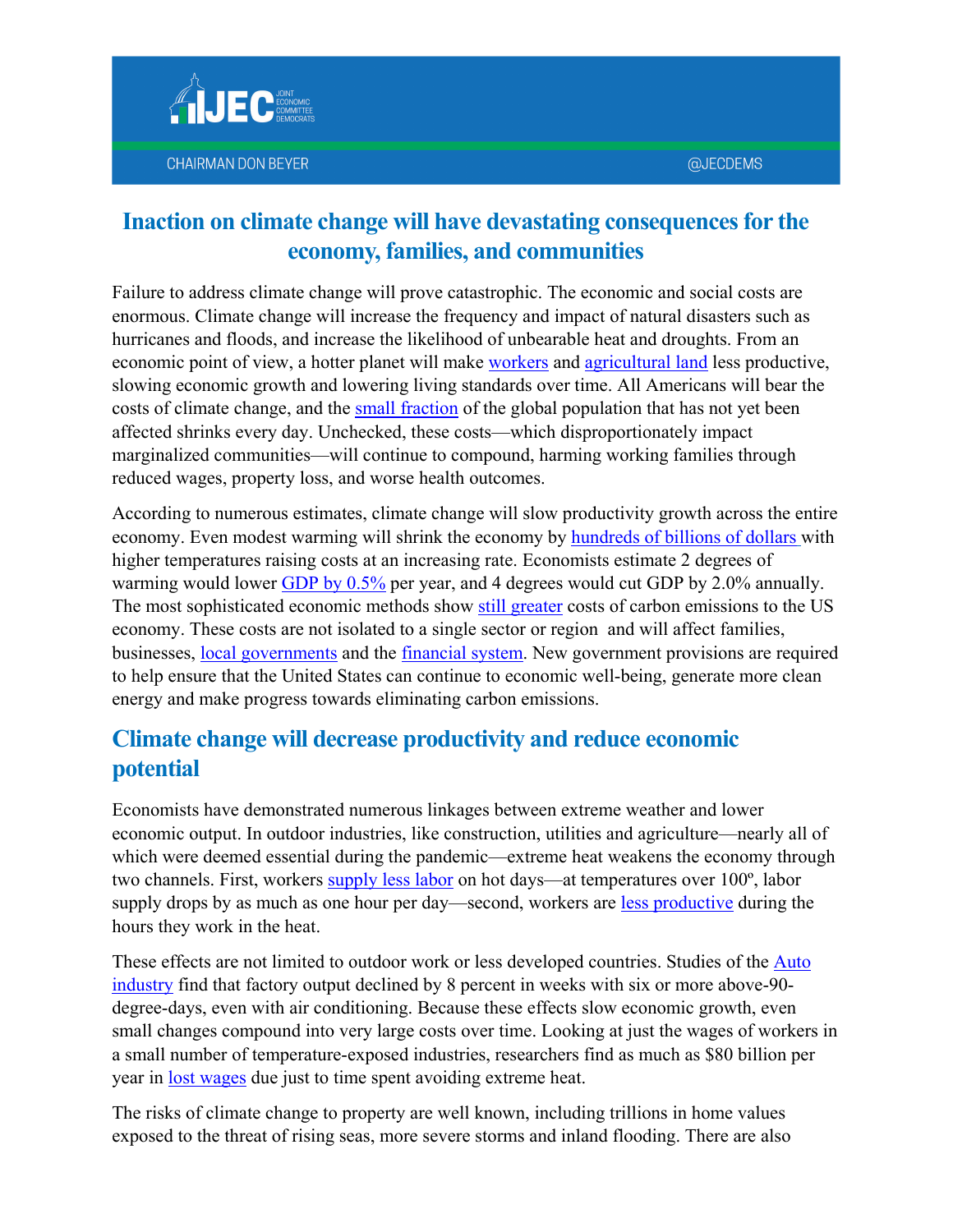knock-on effects of these risks to property that are gaining wider attention. Credit [rating agencies](https://www.brookings.edu/wp-content/uploads/2020/09/WP67_Victor-et-al.pdf) are increasingly recognizing the risks to local governments' revenue from climate-exposed properties and businesses. The bonds these governments issue are widely held by savers and retirees, who may live far from areas most physically threatened by climate change but stand a short step away from the financial risks. A growing recognition that climate change poses poorly understood, potentially large risks to the financial system by the [Federal Reserve,](https://www.bis.org/review/r191111a.htm) the Bank of [England,](https://www.bis.org/review/r151009a.pdf) and [numerous](https://www.ngfs.net/en/about-us/membership) other central banks, financial institutions and regulators has led to extensive international efforts to identify these risks before they create an existential threat to financial markets.

A recent Joint Economic Committee [report](https://www.jec.senate.gov/public/_cache/files/cd94ad1b-d53d-4f37-aeed-f2469518fd26/infrastructure-and-the-economy---final.pdf) showed that extreme weather events have a devastating human cost and significant economic impact, [costing nearly \\$100 billion](https://www.jec.senate.gov/public/_cache/files/cd94ad1b-d53d-4f37-aeed-f2469518fd26/infrastructure-and-the-economy---final.pdf) in 2020. The bipartisan Infrastructure Investment and Jobs Act takes an important step towards protecting communities from climate-related damages by making infrastructure safer and more resilient. This includes investing \$50 billion to protect against droughts and floods. This represents crucial progress, but given the costs of climate change, much more substantial investment is still needed.

## **Climate change will reduce health and increase mortality, alongside broader social consequences**

While many of the largest and best-measured costs of inaction are in pure economic terms, the human costs of inaction are dramatically higher. Although these are more difficult to accurately measure, the [health and mortality](https://www.nature.com/articles/s41467-021-24487-w) costs of inaction drive the economics of urgent climate action. Extreme weather is tied to increased [direct mortality,](https://www.theguardian.com/world/2021/jul/08/extreme-temperatures-kill-5-million-people-a-year-with-heat-related-deaths-rising-study-finds) along with decreases in [outdoor activity](https://www3.nd.edu/%7Enmark/Climate/671766.pdf) that are connected to higher rates of [obesity](https://www.ncbi.nlm.nih.gov/pmc/articles/PMC4056217/#:%7E:text=We%20have%20found%20that%20obesity,rain%20(but%20not%20snow).) and [hypertension,](https://medicalrepublic.com.au/how-extreme-weather-events-can-affect-blood-pressure/27824) among other health conditions. There is also broad consensus that the burning of fossil fuels that contributes to climate change is inextricable from [particulate pollution](https://www.epa.gov/pm-pollution/health-and-environmental-effects-particulate-matter-pm) that causes thousands of deaths and other respiratory health conditions each year.

Additional societal costs of extreme temperatures continue to be identified as more researchers confront the impacts of climate change on their fields, raising the costs of inaction. Higher temperatures increase [violent crime.](https://www.washingtonpost.com/business/2019/07/16/two-new-studies-warn-that-hotter-world-will-be-more-violent-one/) And just as labor productivity is negatively impacted by hotter temperatures, so, too, is [children's learning.](https://www.newsecuritybeat.org/2019/05/climate-change-weaken-childrens-education-tropics/) Investments in U.S. schools can make them more resilient to extreme weather, but there is clear evidence that classrooms are not adequately outfitted to mitigate the effects of climate change, that inequities in school resources will be amplified by these needs, and learning is [already suffering.](https://www.scientificamerican.com/article/rising-temperatures-undermine-academic-success-and-equity/)

The existential threat posed by climate change is not the only reason to act. There are significant economic benefits of transitioning to carbon-free energy—a race [other nations](https://www.gov.uk/government/news/uks-path-to-net-zero-set-out-in-landmark-strategy) have already joined. To avoid profound disruptions from climate change, the United States must accelerate and expand the rapid decarbonization of the electricity sector over the next decade. Proposals in the Build Back Better Act would put the economy on a path to sustainable carbon reduction by investing in industries, jobs, and workers to facilitate and capitalize on a clean energy transition in the US and abroad. In addition, this legislation will help lower household energy bills and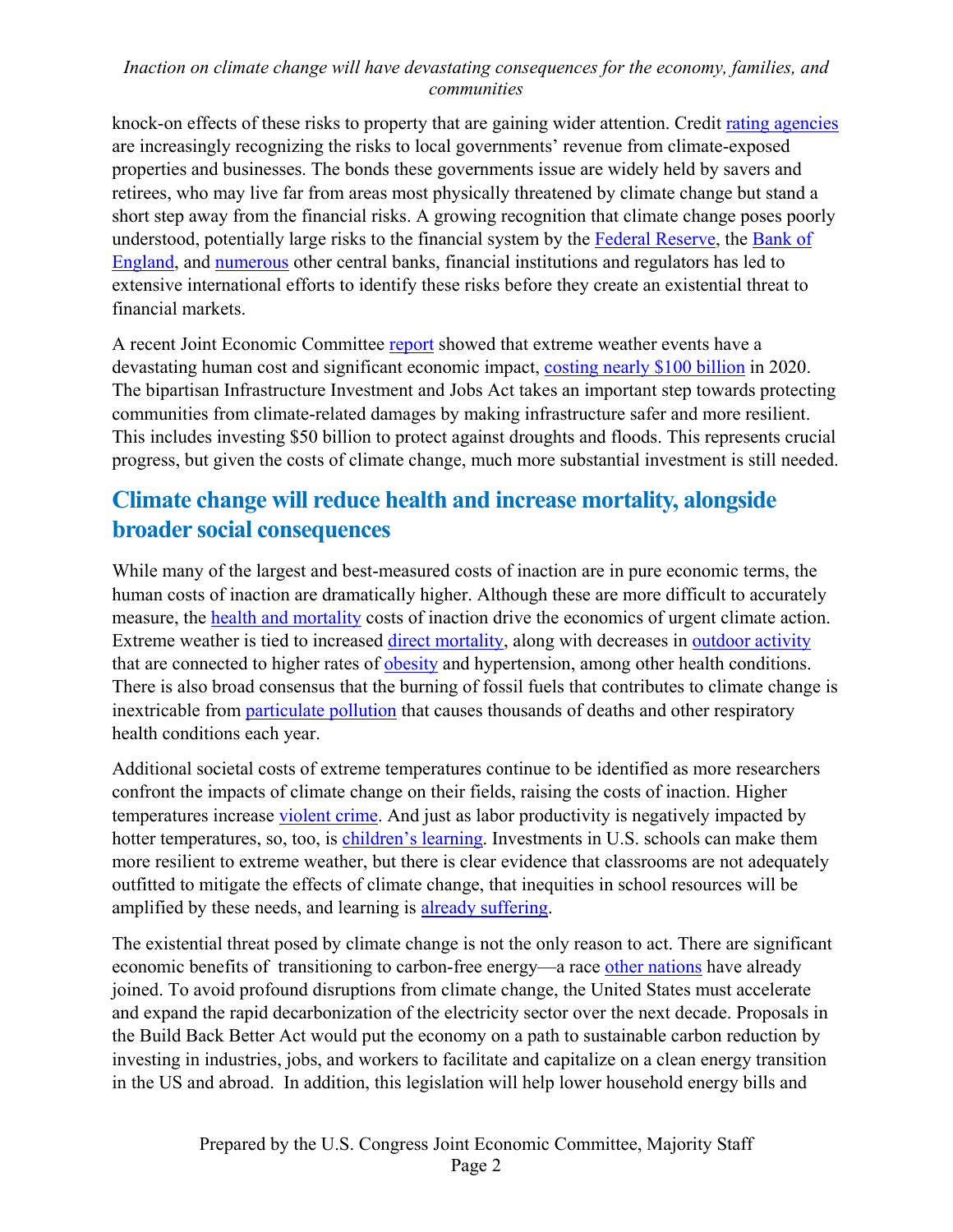dramatically cut the cost of driving by making the latest technologies more affordable to more U.S. workers and families.

# **Climate change disproportionately impacts marginalized and lowincome communities**

Low-income and marginalized communities will bear a [disproportionate](https://www.epa.gov/cira/social-vulnerability-report) share of the impact of climate change. In addition to being on the front lines of the climate crisis, these communities have fewer resources to adapt to a changing climate, and absorb the economic and social costs that come with it.

Hispanic and Latino Americans face disproportionate [earnings risk](https://www.epa.gov/system/files/documents/2021-11/factsheet_hispanic-and-latino.pdf) from climate change. These Americans are more exposed to increased traffic delays due to a rise in sea levels and because they are more likely to work in weather exposed industries, they face higher earnings losses due extreme weather. [African Americans](https://www.epa.gov/system/files/documents/2021-11/factsheet_black-and-african-american.pdf) are 40% more likely to live in areas with the greatest expected increases in mortality due to climate change and 34% more likely to live in areas with the highest predicted increases in childhood asthma. Of the six impacts of climate change on vulnerable communities [examined by the EPA,](https://www.epa.gov/system/files/documents/2021-11/factsheet_low-income.pdf) low-income Americans were at higher risk for at least 5 of them.

Exposure to pollution is one of the main driving forces behind economic, regional and racial disparities in health and climate change will [only amplify](https://www.nrdc.org/media/2021/210520#:%7E:text=Breathing%20in%20that%20air%20pollution,2020%20dollars)%3A%20%24820%20billion.) these disparities.

## **The cost of inaction on climate change continues to grow**

Much of the opposition to climate policy stems from the false belief that doing nothing is a costsaving and viable alternative. As recent experiences have powerfully illustrated, extreme weather is becoming the new normal and is overwhelming infrastructure built for a [cooler planet.](https://www.rand.org/blog/2016/08/infrastructure-design-must-change-with-climate.html) In California, a single utility company is spending at **least \$15 billion** to secure power lines to prevent them from sparking wildfires made increasingly deadly, and costly, by extreme weather. In Texas, extreme cold last winter led to widespread blackouts and shutdown natural gas infrastructure that was supposed to provide energy resilience, leaving millions in the cold. The [Dallas Federal Reserve estimated](https://www.dallasfed.org/research/economics/2021/0415.aspx) that the crisis may have cost the Texas economy as much as \$80-\$130 billion in economic losses, and that the state of Texas alone should spend as much as [\\$430 million every year](https://www.dallasfed.org/research/economics/2021/0415.aspx) to prevent similar issues in the future.

In addition to its effects on climate change, the overreliance on fossil fuels in the energy system also exposes the U.S. economy to other systemic risks. For example, spiking energy prices this winter, driven in part by [extreme weather](https://www.iea.org/reports/gas-market-report-q4-2021) over the last year, are [stoking inflationary fears](https://www.nytimes.com/2021/07/06/business/economy/gas-oil-biden-economy.html) and hurting family budgets. The fossil-fuel driven energy system causes energy [price volatility](https://www.sciencedirect.com/science/article/abs/pii/S1059056021001209) and [geopolitical conflict.](https://www.chathamhouse.org/2019/08/geopolitical-implications-future-oil-demand) Historically, oil dependence combined with volatile prices was a key [driver](https://www.federalreserve.gov/pubs/ifdp/2014/1114/ifdp1114.pdf)  [of multiple U.S. recessions,](https://www.federalreserve.gov/pubs/ifdp/2014/1114/ifdp1114.pdf) which are [extremely costly,](https://www.frbsf.org/economic-research/files/wp2020-11.pdf) especially to [American workers.](https://www.nber.org/papers/w26351)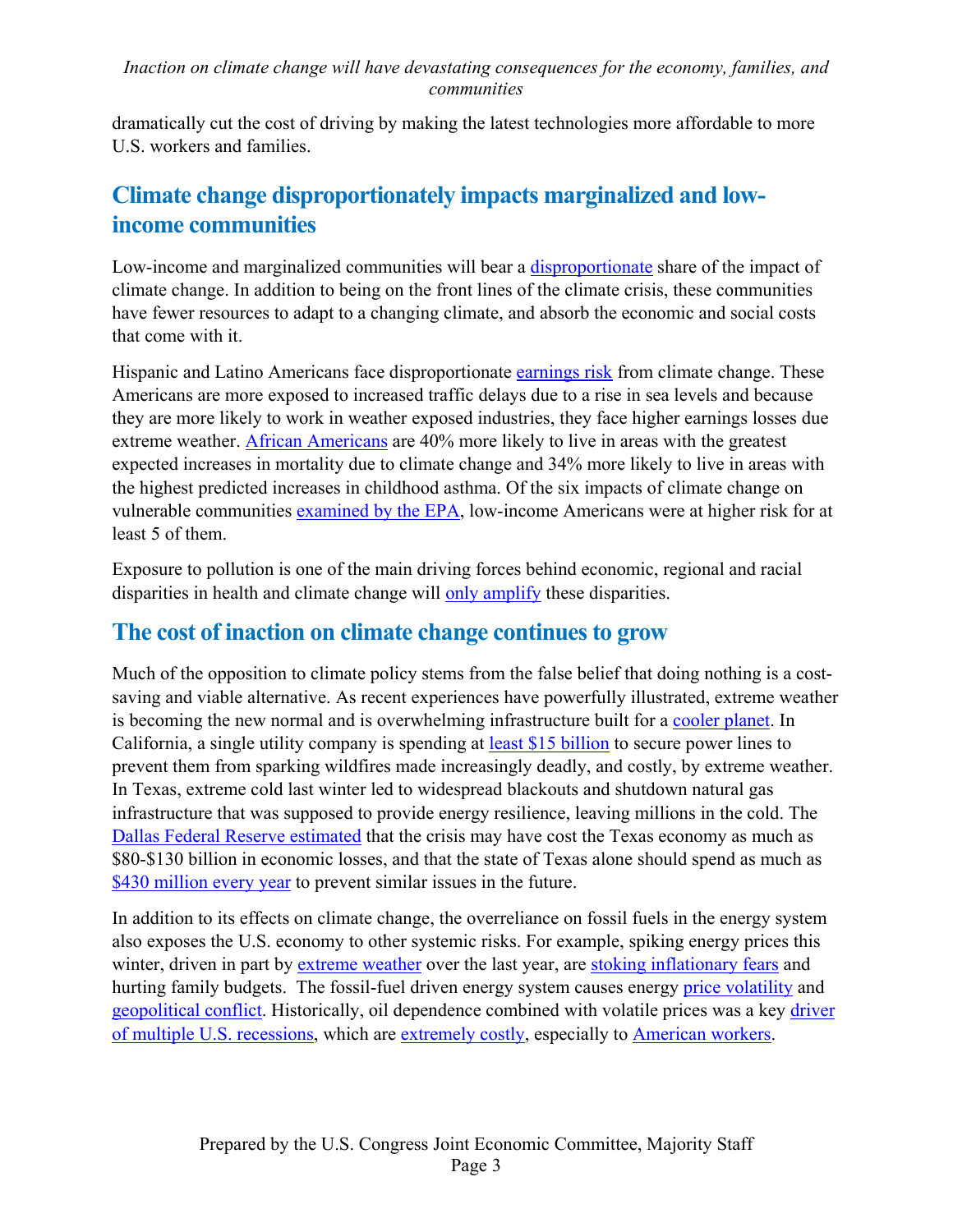## **The social cost of carbon has risen dramatically in the past decade**

The social cost of carbon—the best estimate of all economic damages from emitting one ton of carbon—has risen dramatically over the past decade. In 2010, the [federal estimate](https://www.epa.gov/sites/default/files/2016-12/documents/scc_tsd_2010.pdf) of the social cost of carbon was \$27.27/ton (using a 3% discount rate, adjusted to 2020 dollars). Today the most sophisticated [corresponding estimate](https://media.rff.org/documents/WP_21-28_V2.pdf) is between \$61.40 and \$194, an increase of 125%- 611% in just over a decade. This is largely the result of a better understanding of the effects of a warmer [climate on the economy](https://pubs.aeaweb.org/doi/pdfplus/10.1257/jep.32.4.33) and a more complete modeling of future economic and population growth. [Attribution Science,](https://phys.org/news/2021-10-attribution-science-linking-climate-extreme.html) which identifies the contribution of climate change to [individual extreme weather events,](https://www.ipcc.ch/site/assets/uploads/2018/02/WGIIAR5-Chap18_FINAL.pdf) has advanced dramatically in the last decade. Experts now know climate change is [more responsible](https://phys.org/news/2021-10-attribution-science-linking-climate-extreme.html) for extreme weather than previously understood, and that [damage](https://pubs.aeaweb.org/doi/pdfplus/10.1257/jep.32.4.33) from carbon emissions is also more severe.

New efforts to understand the costs of climate change have been made possible by the real-time impact it is having on communities today. For example, efforts like the University of Chicago's [Climate Impact Lab,](https://impactlab.org/map/#usmeas=change-from-hist&usyear=2040-2059&gmeas=change-from-hist&gyear=2040-2059&usvar=mortality&tab=united-states&gvar=mortality&usrcp=rcp45) which quantifies effects on individual locations and specific parts of the economy, were not possible when economists were [calling](https://mitpress.mit.edu/books/global-warming) for climate regulation 30 years ago. Today, extensive experience with the economic damages resulting from climate change has made this work challenging in a new way, not due a paucity of data, but rather due to the sheer volume of climate-related damages to sift through.

New research, which has been made possible by the reality of living on a warming planet, has also led to striking conclusions about the far-reaching effects of climate change in people's lives. Much of what is known about the effects of extreme weather on productivity, health, crime and education results from researchers studying the seemingly indirect effects of climate change and establishing that the [causal linkages](https://economics.mit.edu/files/9138) are significantly stronger than experts initially predicted.

## **The cost of action on climate change is falling dramatically**

While the total damage from emissions keeps rising, the cost of preventing emissions has plummeted over the last [two decades.](https://www.weforum.org/agenda/2021/10/how-cheap-can-renewable-energy-get/) Over the last decade the market has responded, with [solar](https://www.seia.org/solar-industry-research-data)  [generation capacity](https://www.seia.org/solar-industry-research-data) growing an average of [42%](https://www.seia.org/solar-industry-research-data) each year. These gains have come as renewable electricity costs have continued to plummet, a trend that is [forecast to continue](https://www.nrel.gov/docs/fy20osti/75385.pdf) through at least the next decade. This growth in renewable generation has created enough solar energy to power almost 20 million American homes, and further federal incentives are critical to scaling up renewable generation while lowering energy bills for families. The next phase of investments would modernize America's electric system, connecting all Americans to the low-cost renewable energy that is [already at over 80% o](https://www.eia.gov/todayinenergy/detail.php?id=46416)f the market share for new electricity generation capacity.

Technology has dramatically lowered the costs of eliminating emissions by storing electricity. Lithium batteries have become [97% cheaper](https://ourworldindata.org/battery-price-decline#:%7E:text=The%20price%20of%20lithium%2Dion%20battery%20cells%20declined%20by%2097,halved%20between%202014%20and%202018.) over last 30 years, and perhaps nowhere has the declining cost of batteries and storage had a greater effect than on electric vehicles. A decade ago, [electric vehicles](https://www.caranddriver.com/reviews/a15121146/2011-smart-fortwo-electric-drive-road-test-reviews/) relied on cutting edge technology to minimize demands on electric drive systems. Today electric batteries and drive systems can power [5,000 lb supercars.](https://www.caranddriver.com/porsche/taycan/specs) Electric Vehicles for more everyday uses [can accelerate faster](https://www.edfenergy.com/for-home/energywise/how-do-electric-cars-work) than gas-powered vehicles, despite being heavier, and they provide more than enough range for the vast majority of American commutes.

> Prepared by the U.S. Congress Joint Economic Committee, Majority Staff Page 4